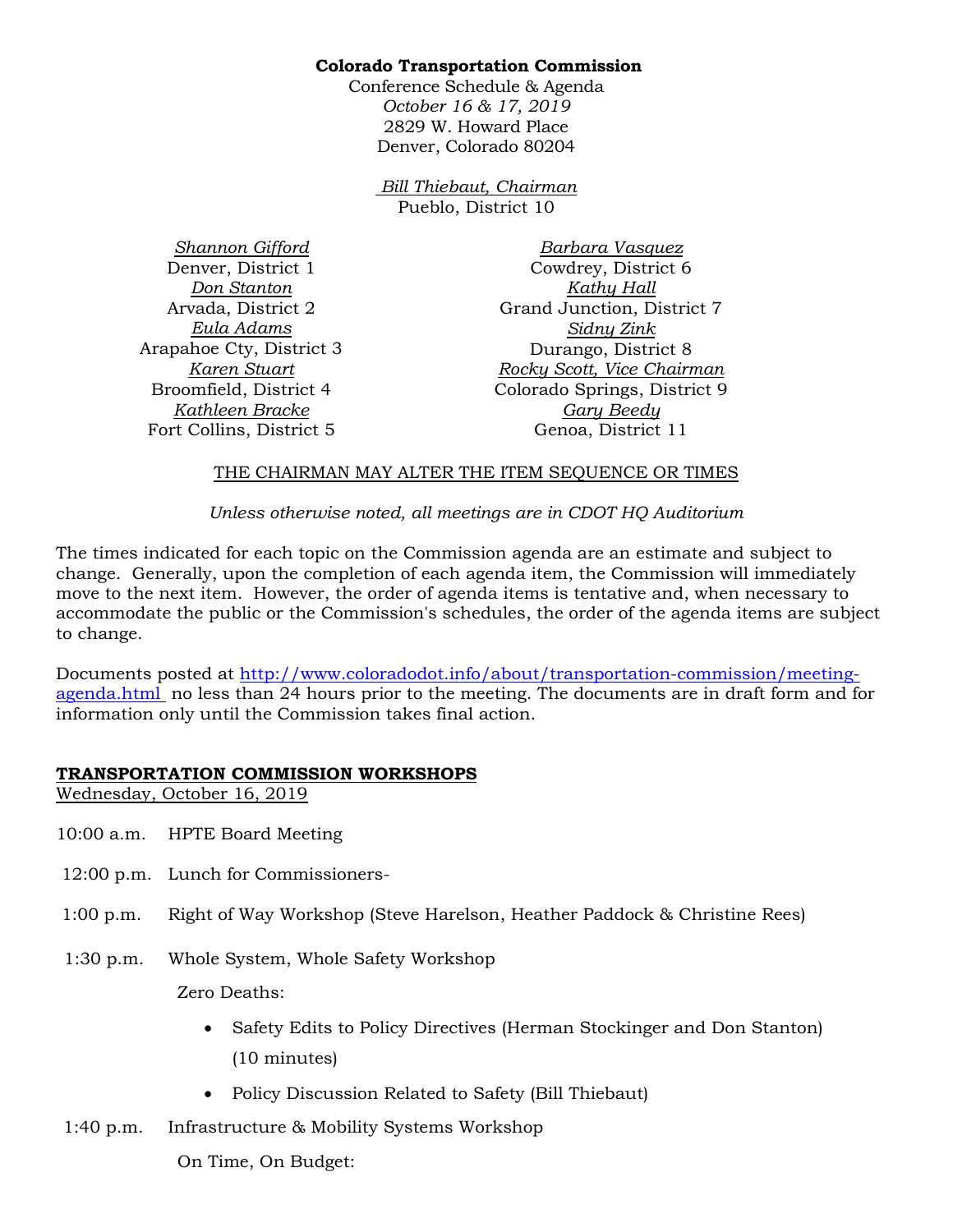• Setting Asset Management Planning Budgets for FY '23 & '24 (Rebecca White) (20 minutes)

Getting to Work on Time: No Report

State-of-the-Art Mobility: No Report

• Policy Discussion Related to Infrastructure & Mobility Systems (Bill) Thiebaut)

2:00 p.m. Funding, Finance & Budget Workshop

Fresh, Sustainable & Equitable Funding:

• Proposition CC Resolution (Bill Thiebaut) (5 minutes)

Prudent Investments:

• Bridge Enterprise Series 2019 Refunding Bonds Parameters and Financing Documents (Jeff Sudmeier) (10 minutes)

Streamline Budget:

- Innovative Mobility Workshop & Budget Supplement for Clean Transportation Plan (Sophie Shulman) (10 minutes)
- FY 20 Workshop (Jeff Sudmeier) (15 minutes)
- FY 21 Workshop (Jeff Sudmeier) (15 minutes)
- Continue Discussion of Available Funds for Programming (Rebecca White, Jeff Sudmeier) (45 minutes)
- Policy Discussion Related to Funding, Finance & Budget (Bill Thiebaut)
- 3:40 p.m. Other Workshop Items

Statutes, Rules, PDs and Audits: No Report

- 3:40 p.m. Statewide Plan Committee (60 minutes)
- 4:40 p.m. Audit Review Committee (Frank Spinelli) (45 minutes)
- 5:25 p.m. Adjournment

## **TRANSPORTATION COMMISSION MEETING**

Thursday, October 17, 2019

- 8:00 a.m. Commissioner's Breakfast
- 9:30 a.m. 1. Call to Order, Roll Call
- 9:35 a.m. 2. Audience Participation; Subject Limit: 10 minutes; Time Limit: 3 minutes
- 9:45 a.m. 3. Comments of Individual Commissioners
- 9:55 a.m. 4. Executive Director's Report (Shoshana Lew)
- 10:00 a.m. 5. Chief Engineer's Report (Steve Harelson)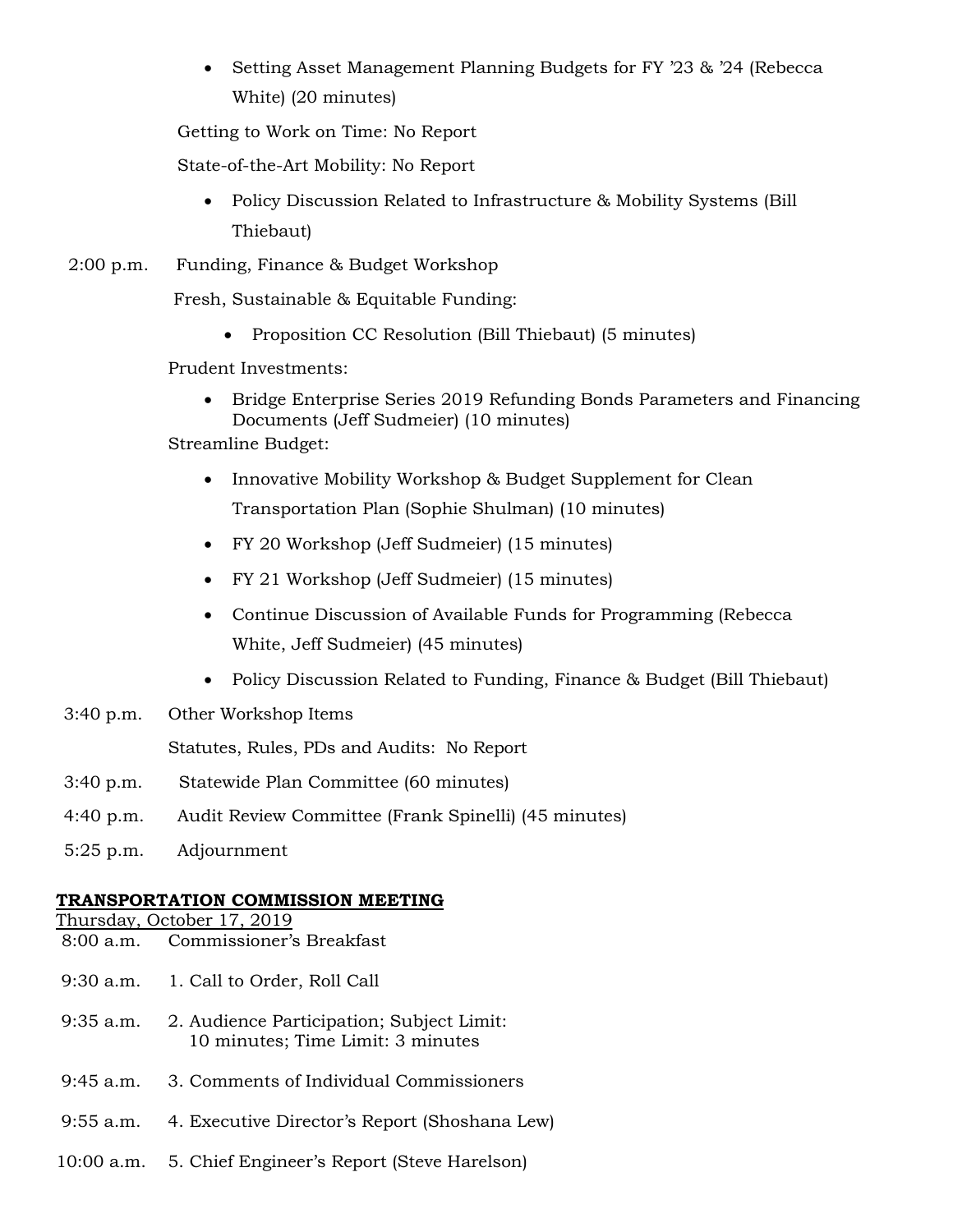- 10:05 a.m. 6. HPTE Director's Report (Nick Farber)
- 10:10 a.m. 7. FHWA Division Administrator Report (John Cater)
- 10:15 a.m. 8. STAC Report (Vincent Rogalski)
- 10:20 a.m. 9. Act on Consent Agenda
	- a) Temporary Resolution #1: to Approve the Regular Meeting Minutes of September 19, 2019 (Herman Stockinger)
	- b) Temporary Resolution #2: to Approve Region 3 Exchange Agreement: Glenwood Springs Engineering Residency and Maintenance Site (Mike Goolsby)
	- c) Temporary Resolution #3: to Approve Region 1 Disposal: C-470 & SH 121 (Parcel 353Rev-EX) (Paul Jesaitis)
- 10:25 a.m. 10. Discuss and Act on Temporary Resolution #4, ROW Condemnation Authorization Requests (Steve Harelson)
- 10:30 a.m. 11. Discuss and Act on Temporary Resolution #5.1, HPTE / CDOT Intra-Agency Agreements for I-25 S Gap and Temporary Resolution 5.2, HPTE / CDOT Intra-Agency Agreements for WB PPSL (Nick Farber)
- 10:35 a.m. 12. Discuss and Act on Temporary Resolution #6, Authorize Rulemaking for 2 CCR 601-18 (CDOT Utility Accommodation Code) (Herman Stockinger)
- 10:40 a.m. 13. Discuss and Act on Temporary Resolution #7, 4rd Budget Supplement of FY 2020 (Jeff Sudmeier)
- 10:45a.m. 14. Discuss and Act on Temporary Resolution #8, Supporting Proposition CC (Herman Stockinger)
- 10:50 a.m. 15. Recognitions
- 10:55 a.m. 16. Other Matters

11:00 a.m. 17. Adjournment

The Bridge Enterprise Board of Directors meeting will begin immediately following the adjournment of the Transportation Commission Meeting. Est. Start Time: 11:00 a.m.

## **BRIDGE ENTERPRISE BOARD OF DIRECTORS MEETING**

Thursday, October 17, 2019 11:00 a.m. 1. Call to Order and Roll Call

- 2. Audience Participation
	- Subject Limit: 10 minutes; Time Limit: 3 minutes
- 3. Act on Consent Agenda
	- Temporary Resolution #BE1, to Approve the Regular Meeting Minutes of August 15, 2019 (Herman Stockinger)

4. Discuss and Act on Temporary Resolution #BE2, to Approve Series 2019 Refunding Bonds Parameters and Financing Documents (Jeff Sudmeier)